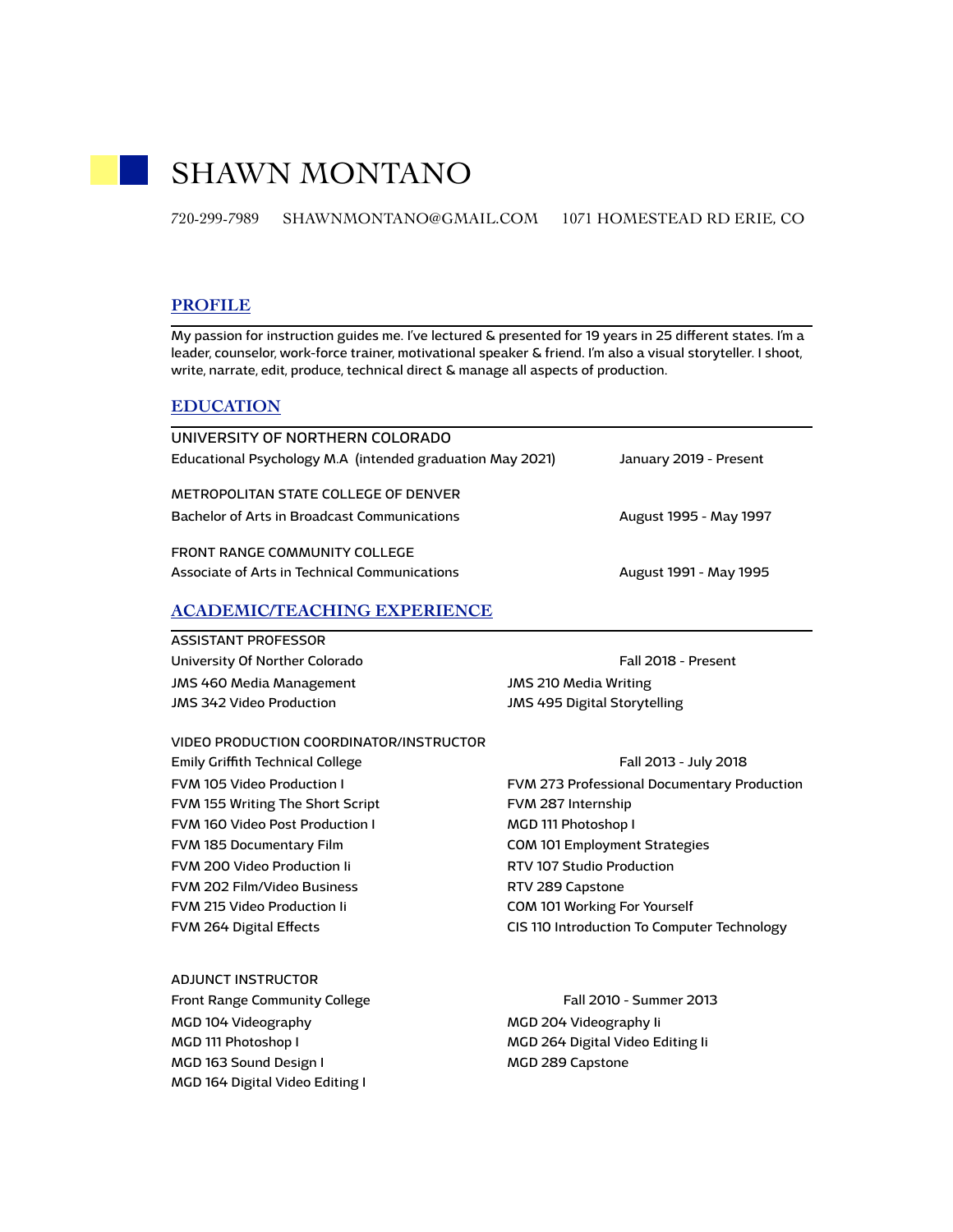# **HONORS AND AWARDS**

| National Press Photographers Assoc. Video Editor Of The Year             | 2001, 2007, 2009, 2010 |  |
|--------------------------------------------------------------------------|------------------------|--|
| National Press Photographers Assoc. Jim Gordon Editor Of The Year        | 2009                   |  |
| Moviemaker List 50 Best Blogs For Movie Makers For The Edit Foundry 2010 |                        |  |
| Nat. Academy Of Television Arts And Sciences Emmy Recipient              | 2001, 2005, 2008, 2010 |  |
| Nat. Academy Of Television Arts And Sciences Student Achievement         | 2016                   |  |
| Colorado Broadcasters Association Awards Recipient                       | 2001, 2005, 2011       |  |

# **PUBLICATIONS**

### Book Chapters

Journalism Next: A Practical Guide to Digital Reporting and Publishing by Mark Briggs Multimedia Storytelling for Digital Communications in a Multiplatform World by Seth Ginter Journal of Media Education July 2017 - Re-prepping for Assessment

# **ASSOCIATIONS**

| National Press Photographers Assoc. Lifetime Member           | July 2019-Present           |
|---------------------------------------------------------------|-----------------------------|
| President - Colorado Professional Videographers Association   | January 2015 - April 2017   |
| Best Of Photojournalism Video Editing Chair                   | January 2013 - Present      |
| Secretary - Broadcast Educators Assoc. Small College Division | April 2016 - April 2018     |
| Public Affairs Officer - Lexington Division Sea Cadet         | October 2014 - May 2018     |
| Colorado Community College System Discipline Chair For Video  | January 2016 - January 2018 |

# **CONTINUING EDUCATION**

| Broadcast Educators Association, Las Vegas                          | 2014-2019 |
|---------------------------------------------------------------------|-----------|
| Teachapalozza, Poynter Institute, Tampa Florida                     | 2016      |
| Teach 1260 Teaching Adult Learner, Emily Griffith Technical College | 2016      |
| 2 + 2 Conference, Pueblo Community College                          | 2013-2017 |
| Professional Development Day, Emily Griffith Technical College      | 2013-2017 |
| EDU 225 Effective Teaching, Front Range Community College           | 2012      |
| Teaching With Technology Conf., Front Range Community College       | 2010-2013 |